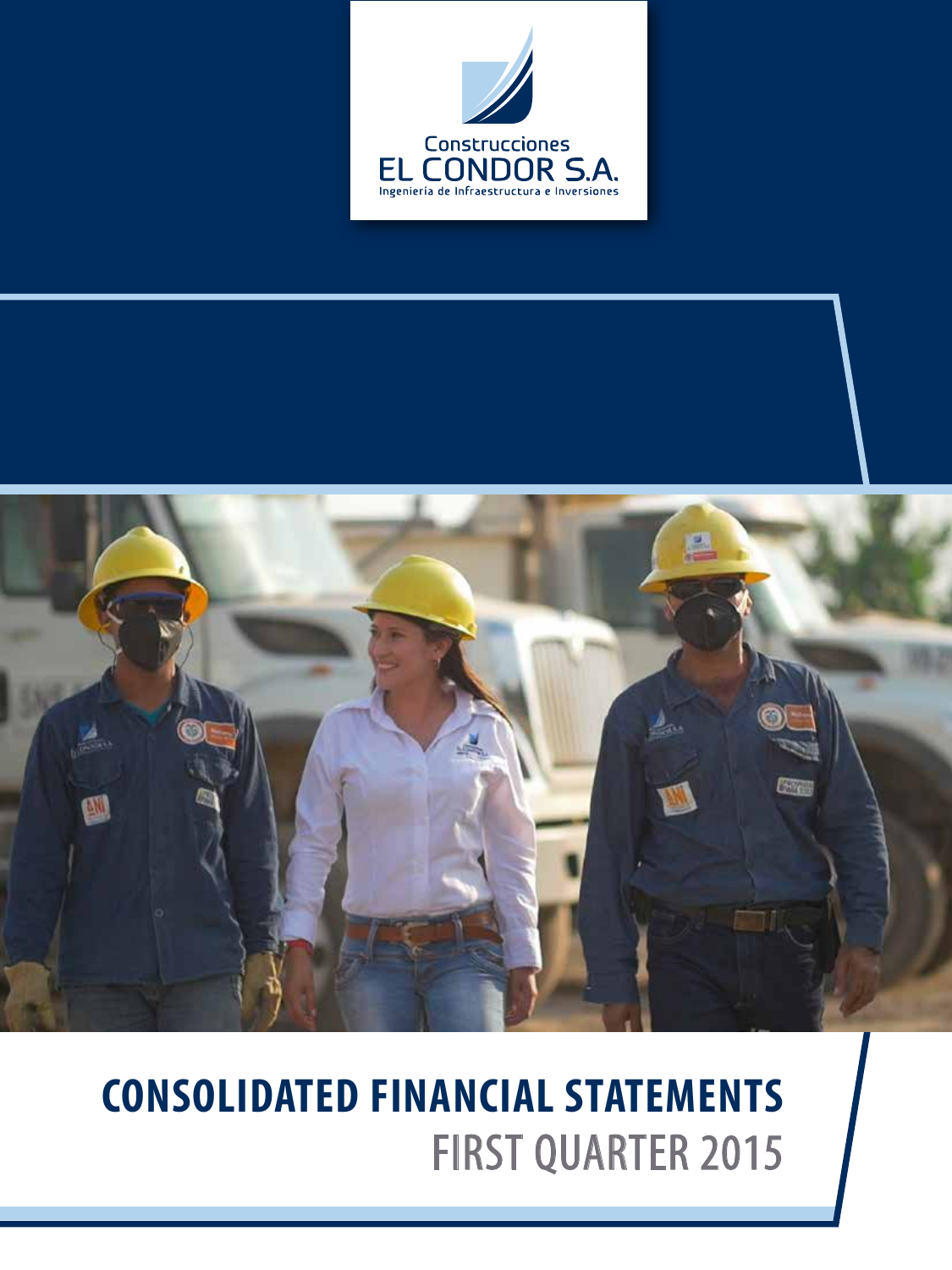

At March 31 At December 31

#### STATEMENT OF FINANCIAL POSITION

(Amounts in thousands of pesos)

|                                            | 2015                     | 2014                     |
|--------------------------------------------|--------------------------|--------------------------|
| <b>ASSETS</b>                              |                          |                          |
| <b>CURRENT ASSETS</b>                      |                          |                          |
| Cash and cash equivalents                  | 49.532.552               | 40.521.921               |
| Investments                                | 2.769.297                | 11.566.213               |
| Accounts receivable                        | 312.650.874              | 289.650.587              |
| Inventories                                | 32.385.481               | 30.919.565               |
| Other assets                               | 4.991.201                | 7.722.943                |
| Non - current assets held for sale         | 2.843.443                | 2.843.443                |
| <b>TOTAL CURRENT ASSETS</b>                | 405.172.849              | 383.224.674              |
| <b>NON - CURRENT ASSETS</b><br>Investments | 323.167.747              | 279.696.182              |
| Accounts receivable                        | 288.819.207              | 204.118.863              |
|                                            | 5.229.877                | 5.229.877                |
| Intangibles                                |                          |                          |
| Other assets                               | 8.277.597                | 6.523.341<br>259.080.589 |
| Property plant and equipment               | 256.380.074<br>1.396.393 | 1.396.393                |
| Investment property<br>Deferred tax assets | 30.175.574               | 30.175.574               |
| <b>TOTAL NON - CURRENT ASSETS</b>          | 913.446.468              | 786.220.819              |
| <b>TOTAL ASSETS</b>                        | 1.318.619.317            | 1.169.445.493            |
|                                            |                          |                          |
| <b>LIABILITIES</b>                         |                          |                          |
| <b>CURRENT LIABILITIES</b>                 |                          |                          |
| Financial obligations                      | 178.010.534              | 152.156.338              |
| Commercial financing companies             | 12.519.446               | 13.808.365               |
| Suppliers                                  | 11.497.104               | 3.917.818                |
| Accounts payable                           | 89.368.574               | 63.287.222               |
| Current taxes                              | 18.517.692               | 773.112                  |
| Labor obligations                          | 2.054.395                | 3.149.110                |
| Other liabilities and provisions           | 20.382.870               | 32.219.194               |
| Pre-payments and advances received         | 50.173.392               | 12.235.598               |
| Income received in advance                 | 516.386                  | $\Omega$                 |
| <b>TOTAL CURRENT LIABILITIES</b>           | 383.040.393              | 281.546.757              |
| <b>NON - CURRENT LIABILITIES</b>           |                          |                          |
| <b>Financial obligations</b>               | 74.748.492               | 41.748.490               |
| Commercial financing companies             | 75.874.134               | 78.427.007               |
| Accounts payable                           | 5.425.297                | 5.425.297                |
| Pre-payments and advances received         | 27.195.361               | 32.526.464               |
| Deferred income taxes                      | 65.871.703               | 65.871.703               |
| <b>TOTAL NON - CURRENT LIABILITIES</b>     | 249.114.987              | 223.998.961              |
| <b>TOTAL LIABILITIES</b>                   | 632.155.380              | 505.545.718              |
|                                            |                          |                          |
| <b>EQUITY</b>                              |                          |                          |
| Subscribed and paid off capital            | 15.701.606               | 15.701.606               |
| Premium in share placement                 | 159.711.695              | 159.711.695              |
| Results of the period                      | 19.408.689               | 55.005.586               |
| Other comprehensive income                 | 15.071.303               | (13.027.866)             |
| Retained profits                           | 476.570.644              | 446.508.754              |
| <b>TOTAL EQUITY</b>                        | 686.463.937              | 663.899.775              |
|                                            |                          |                          |
| <b>LIABILITIES AND EQUITY</b>              | 1.318.619.317            | 1.169.445.493            |

╲ ANA MARÍA JAILLIER CORREA Legal Representative C.C. 42.895.563 See attached certification

Anal González V ANA ISABEL GONZÁLEZ VAHOS Accountant T.P. 47345-T See attached certification

 $\omega$ uu  $\Delta$ uun  $\Lambda$ 

FRANCISCO JAVIER ARIAS MARÍN Statūtory Auditor (Crowe Horwath)<br>T.P. 154.406-T See attached certification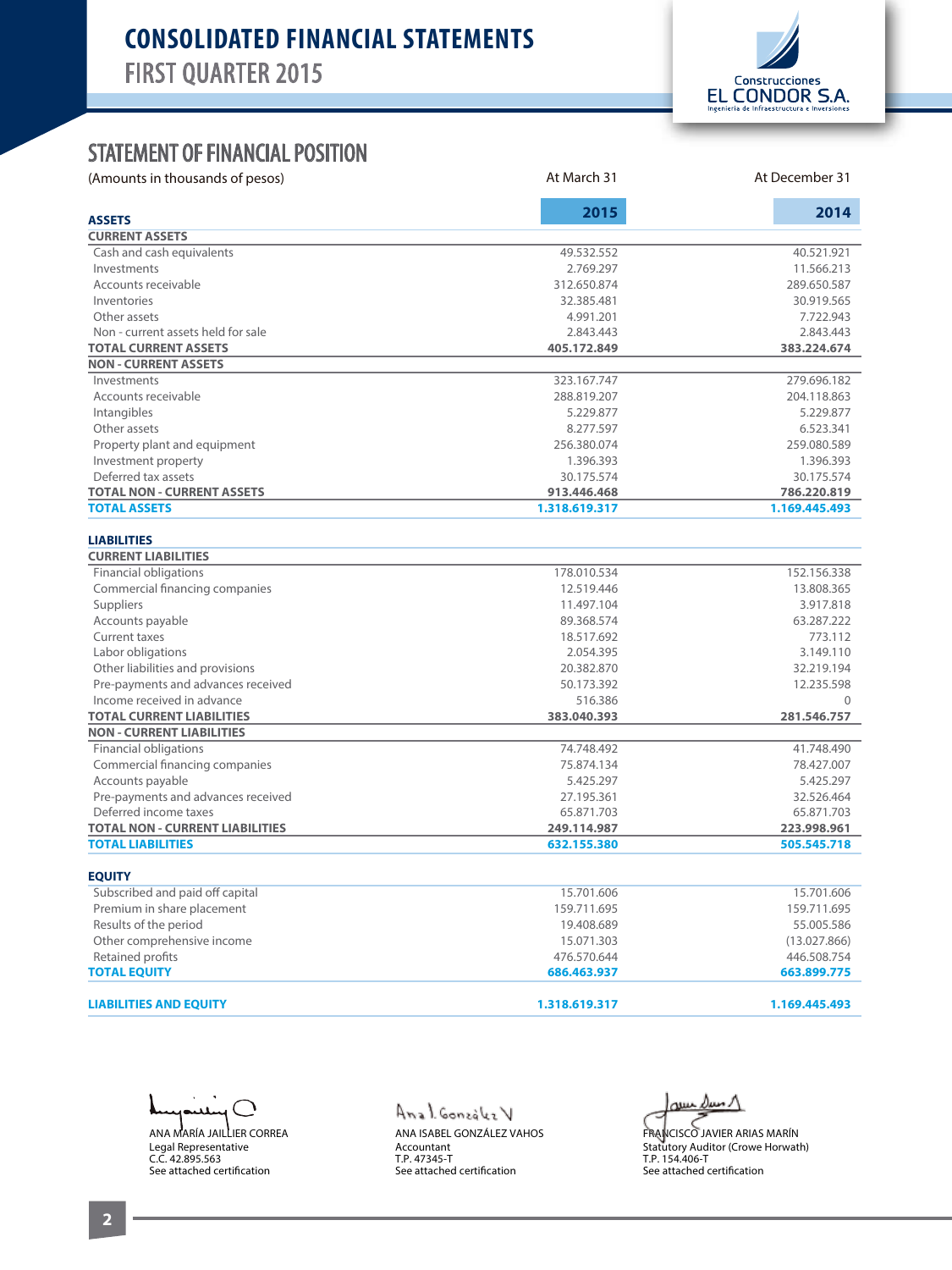# **CONSOLIDATED FINANCIAL STATEMENTS** FIRST QUARTER 2015



At March 31

## STATEMENT OF RESULTS

(Amounts in thousands of pesos)

|                                                        | 2015                     | 2014                       |
|--------------------------------------------------------|--------------------------|----------------------------|
| <b>OPERATING REVENUES</b>                              |                          |                            |
| Sale of property                                       | 3.028.564                | 1.192.961                  |
| Provision of services                                  | 84.146.732               | 85.499.983                 |
| Rental income                                          | 88.592                   | 79.098                     |
| <b>TOTAL OPERATING REVENUES</b>                        | 87.263.888               | 86.772.042                 |
| <b>OPERATING COSTS</b>                                 | (73.677.149)             | (66.808.174)               |
| <b>GROSS PROFIT</b>                                    | 13.586.739               | 19.963.868                 |
|                                                        | (4.054.664)              | (3.580.551)                |
| Administration expenses<br>Dividend income             | 16.517.835               | 11.415.223                 |
| Net income method of participation                     | 402.631                  | (8.447.654)                |
| <b>OPERATING PROFIT</b>                                | 26.452.541               | 19.350.886                 |
|                                                        |                          |                            |
| Interest income                                        | 139,450<br>1.598.734     | 1.301.622                  |
| Non-operating income                                   |                          | 1.165.294                  |
| Interest expenses<br>Non-operating expenses            | (5.724.154)<br>(924.424) | (2.323.005)<br>(1.808.205) |
| <b>INCOME BEFORE PROVISION FOR INCOME TAX AND CREE</b> | 21.542.147               | 17.686.592                 |
| Provision for income tax                               | (1.495.270)              | (3.709.287)                |
| Provision for CREE tax                                 | (538.297)                | (1.335.343)                |
| Wealth tax                                             | (99.891)                 | $\mathbf{0}$               |
| <b>NET INCOME</b>                                      | 19.408.689               | 12.641.961                 |

ANA MARÍA JAILLIER CORREA Legal Representative C.C. 42.895.563 See attached certication

Anal González V

ANA ISABEL GONZÁLEZ VAHOS Accountant T.P. 47345-T<br>See attached certification

au Dun 1

FRANCISCO JAVIER ARIAS MARÍN Statutory Auditor (Crowe Horwath) T.P. 154.406-T<br>See attached certification

**3**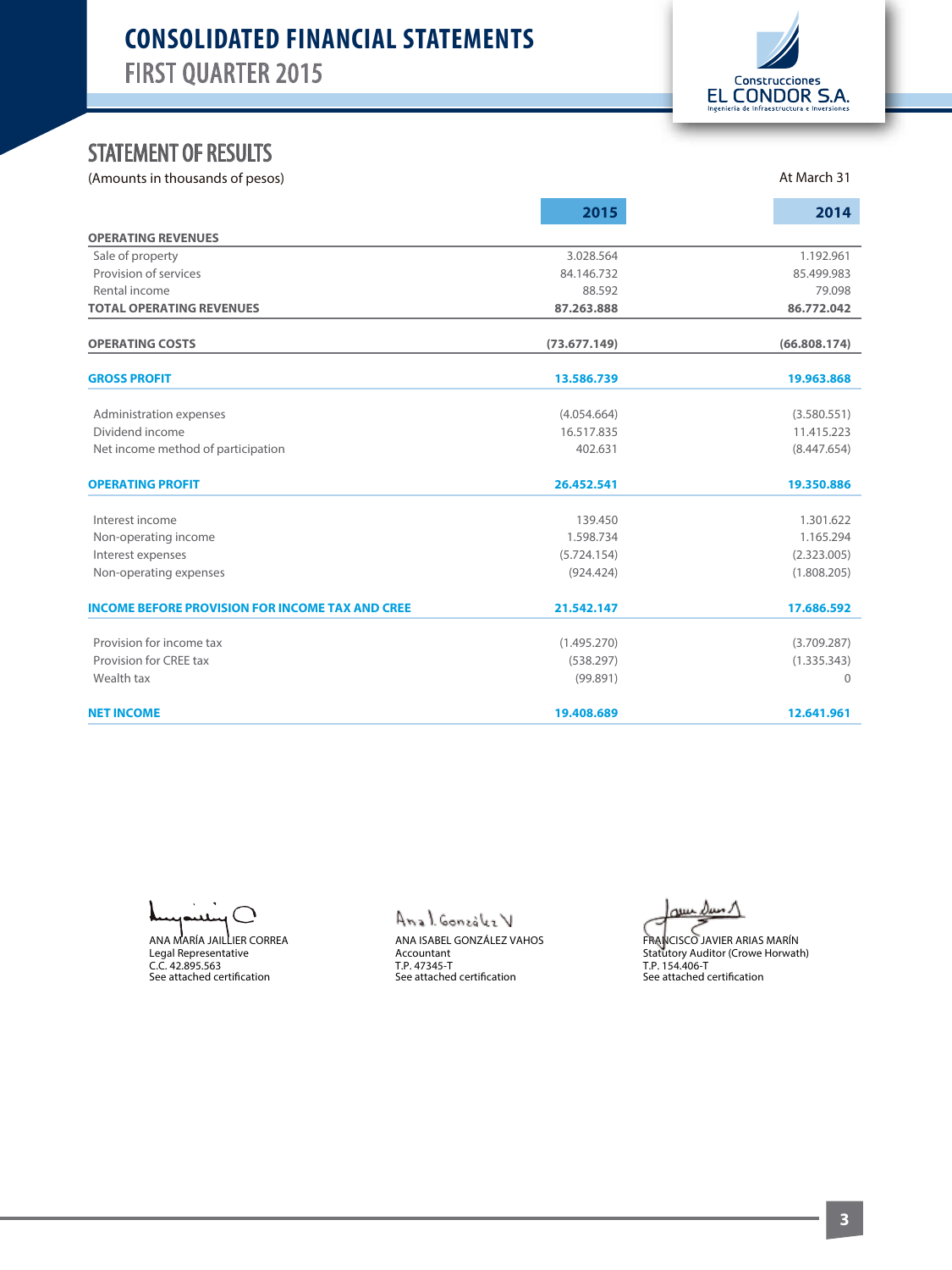

## OTHER COMPREHENSIVE INCOME STATEMENT

(Amounts in thousands of pesos) and the state of the state of persons and the state of the state of persons and  $\alpha$  at March 31

| OTHER COMPREHENSIVE INCOME BEFORE INCOME                                        | 2015        | 2014<br>12.641.961 |
|---------------------------------------------------------------------------------|-------------|--------------------|
|                                                                                 | 19.408.689  |                    |
| <b>OTHER COMPREHENSIVE INCOME</b>                                               |             |                    |
| Loss (gain) on foreign currency translation difference of foreign<br>investment | (237.914)   | (85.356)           |
| Loss (gain) on valuation of controlled                                          | (1.866.829) | 230.118            |
| Gain (loss) investments at fair value                                           | 30.337.097  | (4.134.119)        |
| <b>OTHER COMPREHENSIVE INCOME</b>                                               | 28.232.354  | (3.989.358)        |
| <b>TOTAL COMPREHENSIVE INCOME</b>                                               | 47.641.042  | 8.652.603          |

 $\bigcap$ عليا

ANA MARÍA JAILLIER CORREA Legal Representative<br>C.C. 42.895.563<br>See attached certification

Anal González V ANA ISABEL GONZÁLEZ VAHOS Accountant T.P. 47345-T<br>See attached certification

ruu

FRANCISCO JAVIER ARIAS MARÍN Statutory Auditor (Crowe Horwath)<br>T.P. 154.406-T<br>See attached certification